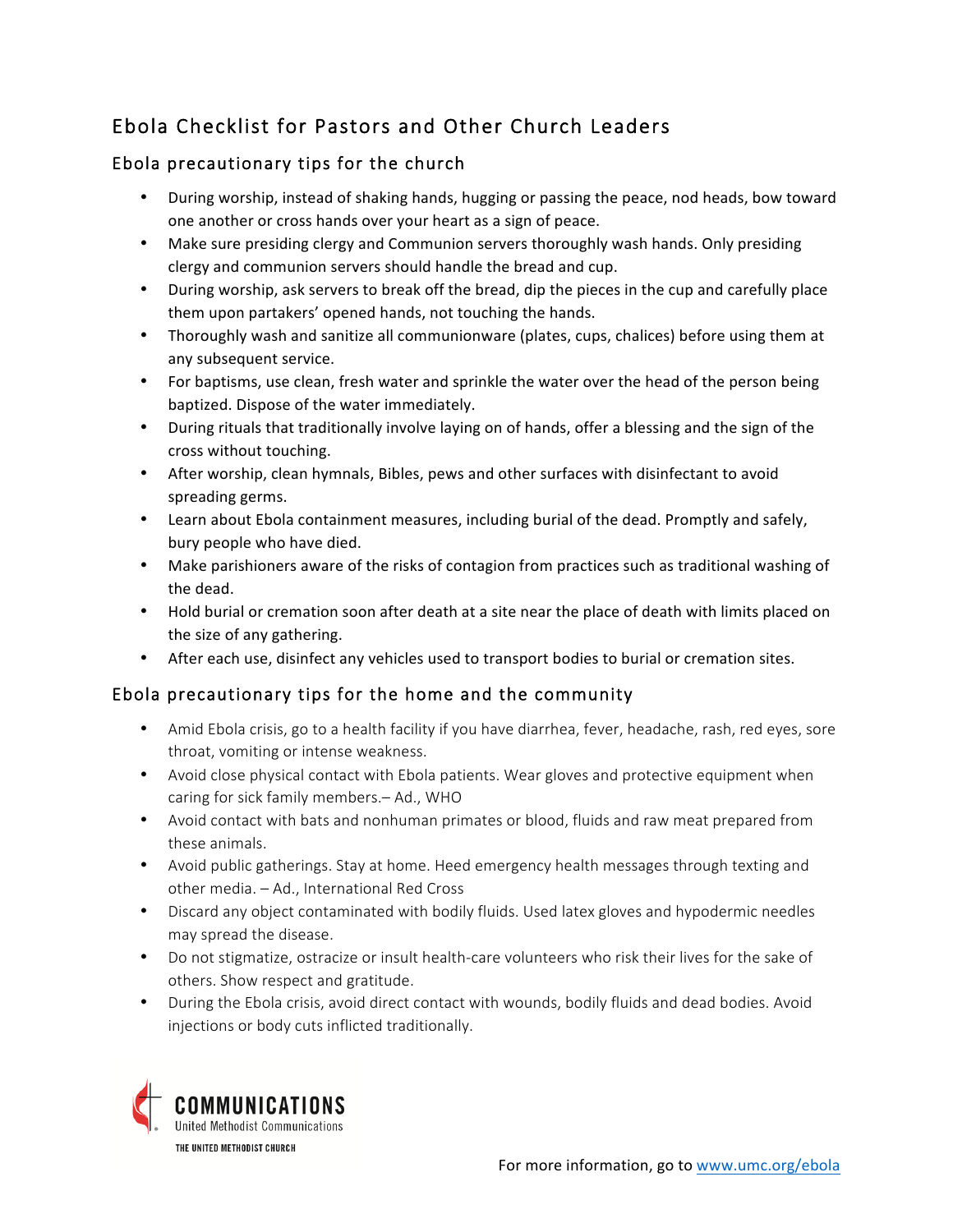- Ebola is deadly. It spreads quickly and kills! Learn how to protect yourself, your family and your community from the virus.
- Ebola is real. It kills with little warning. Please adhere to health messages to safeguard your family. Let us be in prayer. God is with us.
- Ebola is spread by contact with the bodily fluids of infected people or animals. Always remember: prevention is one of the best ways to contain the virus.
- If an Ebola patient dies, avoid direct contact with the body.
- If you are exposed to surfaces covered in infected bat droppings, do not touch your eyes or mouth. Wash your hands immediately.
- If you have Ebola symptoms, stay where you are, call your health worker and cooperate with him or her. They know best how to help you.
- Isolate Ebola patients from other sick people.
- Ignore rumors such as "Simply saying 'Ebola' aloud transmits the disease." That is false!
- In Ebola crisis, handle animals with gloves and protective clothing. Thorough cook animal products (blood, meat) before eating. – Ad. WHO
- In the Ebola crisis, don't eat bush meat, especially monkeys or bats. Avoid fruit partly eaten by animals. Don't play with monkeys or baboons.
- Never eat food on which bats have drooled or defecated.
- Practice careful hygiene.
- Rather than disinfecting with lime, which has a limited effect on pathogens, use chlorine solution or other medical disinfectants.–Ad., WHO
- Recognize that the infection may be transmitted if an infected person's blood or vomit gets into person's eyes, nose or mouth.
- Reduce risk of human-to-human transmission of Ebola through direct contact with infected patients, especially by bodily fluids. – Ad., WHO
- Reduce wildlife-to-human transmission of Ebola via infected fruit bats/monkeys/apes and consumption of their raw meat. – Ad., WHO
- Remind health-care workers to wear protective clothing and use infection-control measures.
- The outbreak is not a hopeless situation. Ebola is treatable. More patients survive if they get proper care early. (WHO)
- To neutralize the virus, if soap and water are not available, use alcohol-based hand rubs containing at least 60% alcohol.
- Train health-care workers to use and decontaminate protective gear correctly.
- Wash hands thoroughly after visiting Ebola-infected patients in the hospital, as well as after caring for patients at home. – Ad., WHO
- Wash your hands with soap. Cook your food properly. Tell others about Ebola. For help or questions, call your health facility.
- Wear gloves and protective equipment when caring for sick family members. The infection may be transmitted by an infected person's blood or vomit.
- Wear protective clothing when handling animals. Thoroughly cook animal products (blood and meat) before eating.

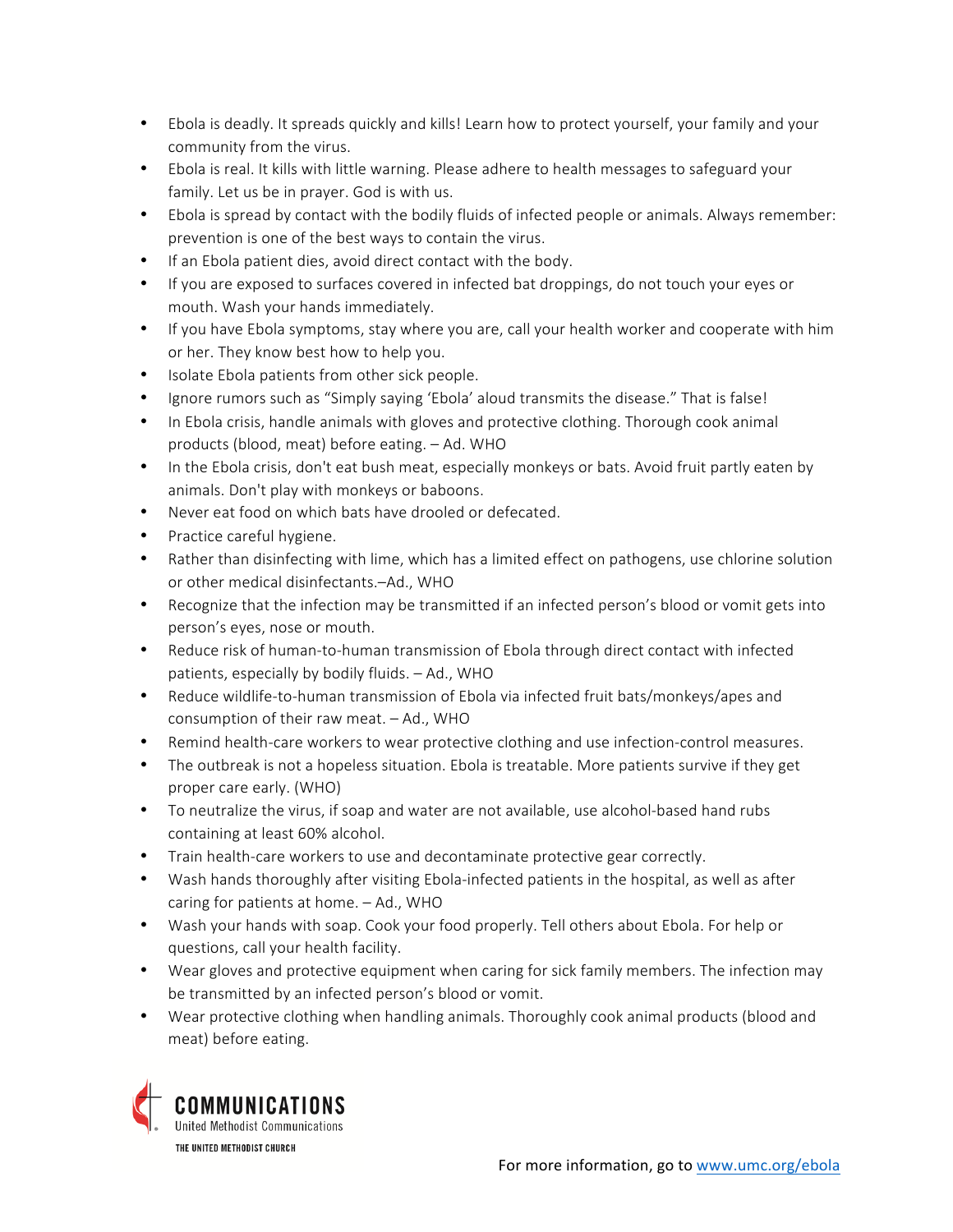- Where possible, in the case of a medical epidemic, leave body handling to specialist medical staff. – Ad., WHO
- You can only get Ebola from touching bodily fluids of a person with Ebola or from exposure to contaminated objects. – Ad., USAID

Sources: Centers for Disease Control, General Board of Discipleship/The Upper Room, International Red Cross, Mayo Clinic, UNICEF, USAid, World Health Organization

Even when Ebola threatens us every day, Jesus is present to us in all ways. Our sufferings in this world are great, but these cannot compare with the glory that is waiting for us in heaven.

### Words of comfort from the Bible

- "Be happy in your hope, stand your ground when you're in trouble, and devote yourselves to prayer." – Romans 12:12, CEB
- "Come to me, all you who are struggling hard and carrying heavy loads, and I will give you rest." Matthew 11:278, CEB
- "Don't be alarmed or terrified, because the Lord your God is with you wherever you go." Joshua 1:9b, CEB
- "Don't be anxious about anything; rather bring up all of your requests to God …, along with giving thanks." – Philippians 4:6, CEB
- "Don't fear, because I am with you; don't be afraid, for I am your God." Isaiah 41:10a, CEB
- "Don't fear, for I have redeemed you; I have called you by name; you are mine." Isaiah 43:1b, CEB
- "Don't hesitate to be enthusiastic be on fire in the Spirit as you serve the Lord!" Romans 1211, CEB
- "Even if our bodies are breaking down on the outside, the person we are on the inside is being renewed every day." – 2 Corinthians 4:16b, CEB
- "Even when I walk through the darkest valley, I fear no danger because you are with me." Psalm 23:4a, CEB
- "Faith is the reality of what we hope for, the proof of what we don't see." Hebrews 11:1, CEB
- "Finally, let's draw near to the throne of favor with confidence so that we can receive mercy and find grace when we need help." – Hebrews 4:16, CEB
- "Happy are the people who grieve, because they will be made glad." Matthew 5:4, CEB
- "He will shelter me in his own dwelling during troubling times; … he will set me up high, safe on a rock." – Psalm 27:5, CEB
- "Hope in God! Because I will again give him thanks, my saving presence and my God." Psalm 42:11b, CEB
- "I am with now, I will protect you everywhere you go, and I will bring you back to this land. I will not leave you." – Genesis 28:15a, CEB
- "I know the plans I have in mind for you, declares the Lord … plans for peace, not disaster, to give you a future filled with hope." –Jeremiah 29:11, CEB

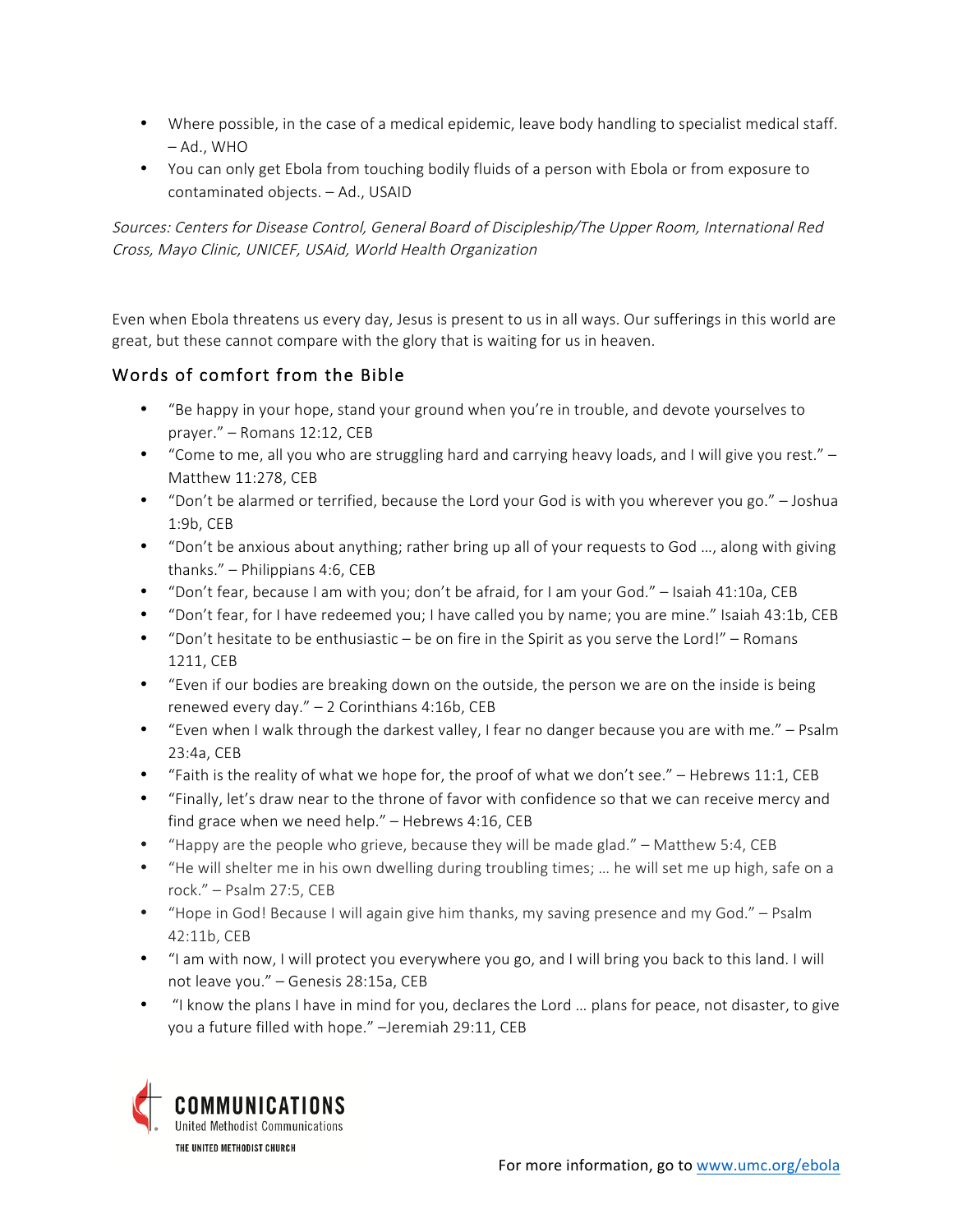- "I will strengthen you, I will surely help you; I will hold you with my righteous strong hand." Isaiah 41:10b, CEB
- "In God, whose word I praise. I trust in God; I won't be afraid. What can mere flesh do to me?" Psalm 56:4, CEB
- "Keep on praying and guard your prayers with thanksgiving." Colossians 4:2, CEB
- "Like a shepherd, God will tend the flock; he will gather lambs in his arms and lift them onto his lap."– Isaiah 40:11a, CEB
- "Lord, hear my prayer! Let my cry reach you! Don't hide your face from me in my time of trouble! Listen to me! Answer me quickly!" – Psalm 102:1-2a, CEB
- "Love puts up with all things, trusts in all things, hopes for all things, endures all things." 1 Corinthians 13:7, CEB
- "May the God of hope fill you with all joy and peace in faith so that you overflow with hope by the power of the Holy Spirit." – Romans 15:13, CEB
- "My grace is enough for you, because power is made perfect in weakness." 2 Corinthians 12:9b, CEB
- "No one will be able to stand up against you during your lifetime. I will be with you. … I won't desert you or leave you." Joshua 1:5, CEB
- "Rejoice Always. Pray continually. Give thanks in every situation because this is God's will for you in Christ Jesus." – 1 Thessalonians 5:16-18, CEB
- "Stay awake, stand firm in your faith, be brave, be strong. Everything should be done in love."  $-1$ Corinthians 16:13-14, CEB
- "The Lord bless you and keep you. The Lord make his face shine on you and be gracious to you. The Lord … grant you peace." – Numbers 6:24-26, CEB
- "The Lord is my light and my salvation. Should I fear anyone? The Lord is a fortress protecting my life. Should I be frightened of anything?" – Psalm 27:1, CEB
- "The Lord replied, 'I'll go myself, and I'll help you.'" Exodus 33:14b, CEB
- "Then the peace of God that exceeds all understanding will keep your hearts and minds safe in Christ Jesus." – Philippians 4:7, CEB
- "There's a season for everything and a time for every matter under the heavens … a time for mourning and a time for dancing." – Ecclesiastes 3:1, 4b, CEB
- "This hope doesn't put us to shame, because the love of God has been poured out in our hearts through the Holy Spirit." – Romans 5:5a, CEB
- "We are experiencing all kinds of trouble, but we aren't crushed. We are confused, but aren't depressed." – 2 Corinthians 4:8, CEB
- "We are harassed, but we aren't abandoned. We are knocked down, but we aren't knocked out." – 2 Corinthians 4:9, CEB
- "When you pass through the waters, I will be with you; when through the rivers, they won't sweep over you." – Isaiah 43:2a, CEB
- "When you walk through the fire, you won't be scorched and flame won't burn you. I am the Lord your God … your savior." – Isaiah 43:2b-3a, CEB

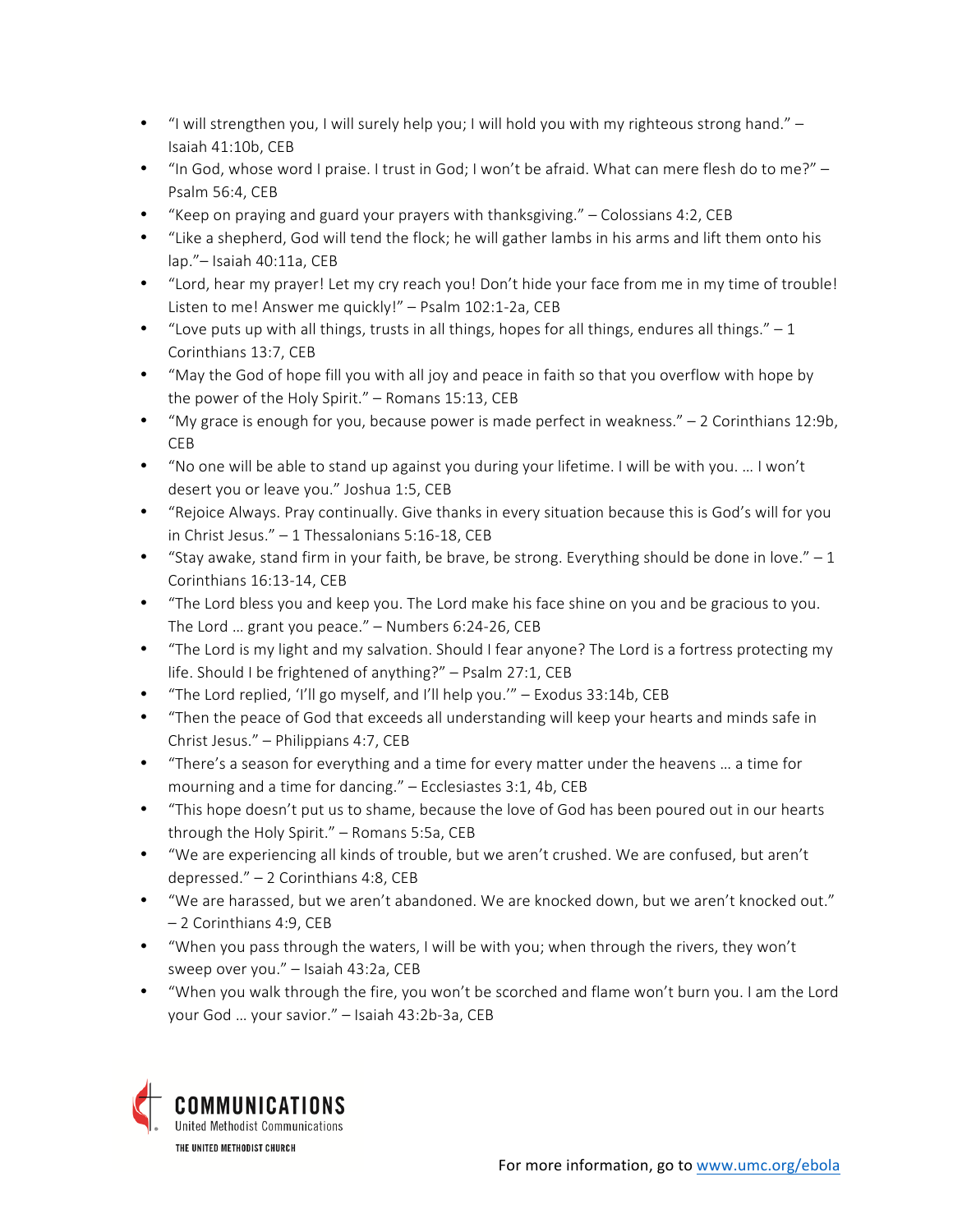### Words of hope from The Upper Room

- As we face uncertainty, pain, illness and other trials, remember: Jesus Christ, bigger than any problem, is holding us tightly. – Adapted, The Upper Room)
- God of hope, when we face seemingly impossible situations, remind us that your love makes all things POSSIBLE. – Ad., The Upper Room
- Healing comes through faith in the power of Jesus Christ to overcome death. Because Christ lives, we live also. – Ad., The Upper Room
- Jesus Christ immense, powerful and full of love hold us strongly and surely as we go through the raging storms of life.
- Loving God, may each of us feel your love in the compassion of others. We are not alone. Help us be present in love. – Ad., The Upper Room

## Brief prayers, adapted from The Upper Room

- God of compassion, with you and your children, we weep. Comfort all who have no one to weep for them. Amen.
- God, our healer, teach us to focus on hope. Prepare us for eternal glory, even when fear and disease overcome us. Amen.
- Loving God, bless those who give their lives caring for others. Grant them strength and comfort in their ministry. Amen.
- Loving God, give us a spirit of openness to embrace your children. Help us to care for them and show your love. Amen.
- Loving God, help us never to lose heart. We know that the same God who raised Jesus Christ will raise us up, no matter what afflictions we go through. Amen.
- Loving God, let us be your heart reaching out to those who grieve. Let us be your hands assisting those who still live. Amen.
- Loving God, thank you for Christ's healing love. Help us to respond with Christ's compassion that leads us to see, listen and touch. Amen.
- Loving God, you are our strength. Remind us that you are always present and never overlook our suffering. Respond when we cry. Amen.
- Loving God, you call us to act with loving kindness and without judgment. Help us to show the love of Christ in all we do. Amen.
- Loving God, you stand with the least and the lost. Enter all the places that need your comforting and healing presence. Amen.
- Loving God, your presence gives us light and hope in the darkest nights. You are with us always. Thank you! Amen.